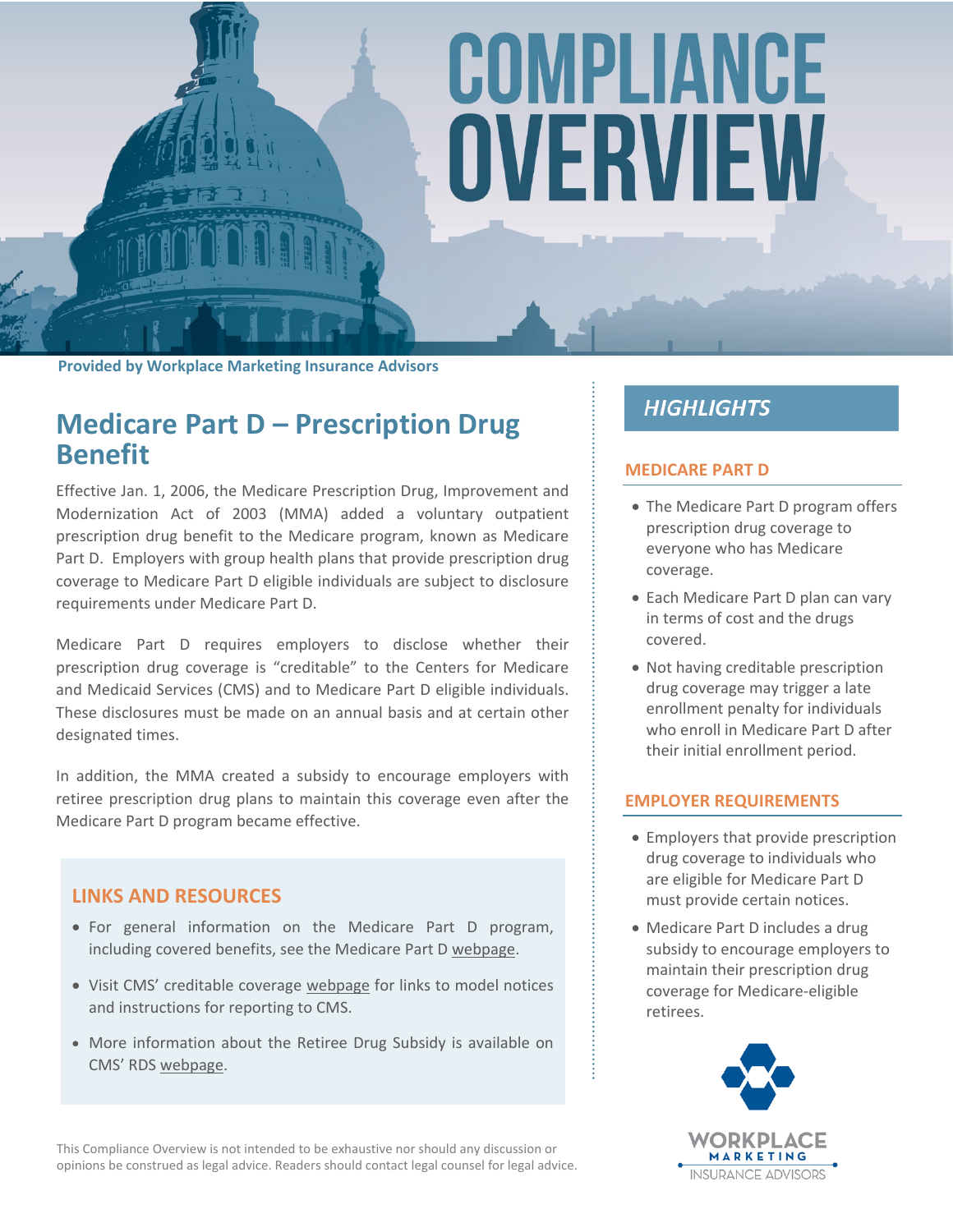#### **MEDICARE PART D BENEFITS**

Medicare beneficiaries may purchase prescription drug coverage by joining a Medicare Prescription Drug Plan or a Medicare Advantage Plan that includes Medicare drug coverage. The monthly premium and drug coverage varies according to the plan in which the Medicare beneficiary enrolls.

Under the Medicare Part D Program:

- The Medicare beneficiary pays an **annual deductible** of no more than \$415 (\$435 for 2020), plus 25 percent of prescription drug costs between the annual deductible and the **initial coverage limit** (\$3,820 for 2019 and \$4,020 for 2020).
- Where the Medicare beneficiary's out-of-pocket expenses reach the **catastrophic coverage threshold** (\$5,100 for 2019 and \$6,350 for 2020), the Medicare beneficiary pays the greater of a 5 percent coinsurance or a copayment of \$3.40 for generic drugs (\$3.60 for 2020) or \$8.50 for any other prescription drug (\$8.95 for 2020).
- Beginning in 2011, the ACA started closing the **coverage gap**, or "donut hole," that Medicare beneficiaries experience between the initial coverage limit and the catastrophic coverage threshold. The coverage gap will be closed mainly through the use of drug discounts and subsidies, until the gap is completely closed in 2020.

Medicare beneficiaries with limited income and resources may qualify for Medicare subsidies to help pay prescription drug costs. In addition, the ACA requires high-income individuals to pay higher Medicare Part D premiums, similar to the Medicare Part B program.

Medicare beneficiaries who are not covered by creditable prescription drug coverage and who choose not to enroll in Medicare Part D before the end of their initial enrollment period may be required to pay higher premiums if they enroll in Medicare Part D at a later date.

#### **EMPLOYER REQUIREMENTS**

Employers with group health plans that cover Medicare Part D eligible individuals are required to address a number of issues related to Medicare Part D, regardless of whether they provide retiree coverage. Medicare Part D eligible individuals include those people who are entitled to Medicare benefits under Part A or who are enrolled in Medicare Part B.

*Annual Disclosure Requirements:* Employers with group health plans that provide prescription drug coverage to individuals who are eligible for coverage under Medicare Part D must comply with certain annual disclosure requirements. Each year, Medicare Part D requires group health plan sponsors to disclose to individuals who are eligible for Medicare Part D and to CMS whether their prescription drug coverage is creditable.

This Compliance Overview is not intended to be exhaustive nor should any discussion or opinions be construed as legal advice. Readers should contact legal counsel for legal advice.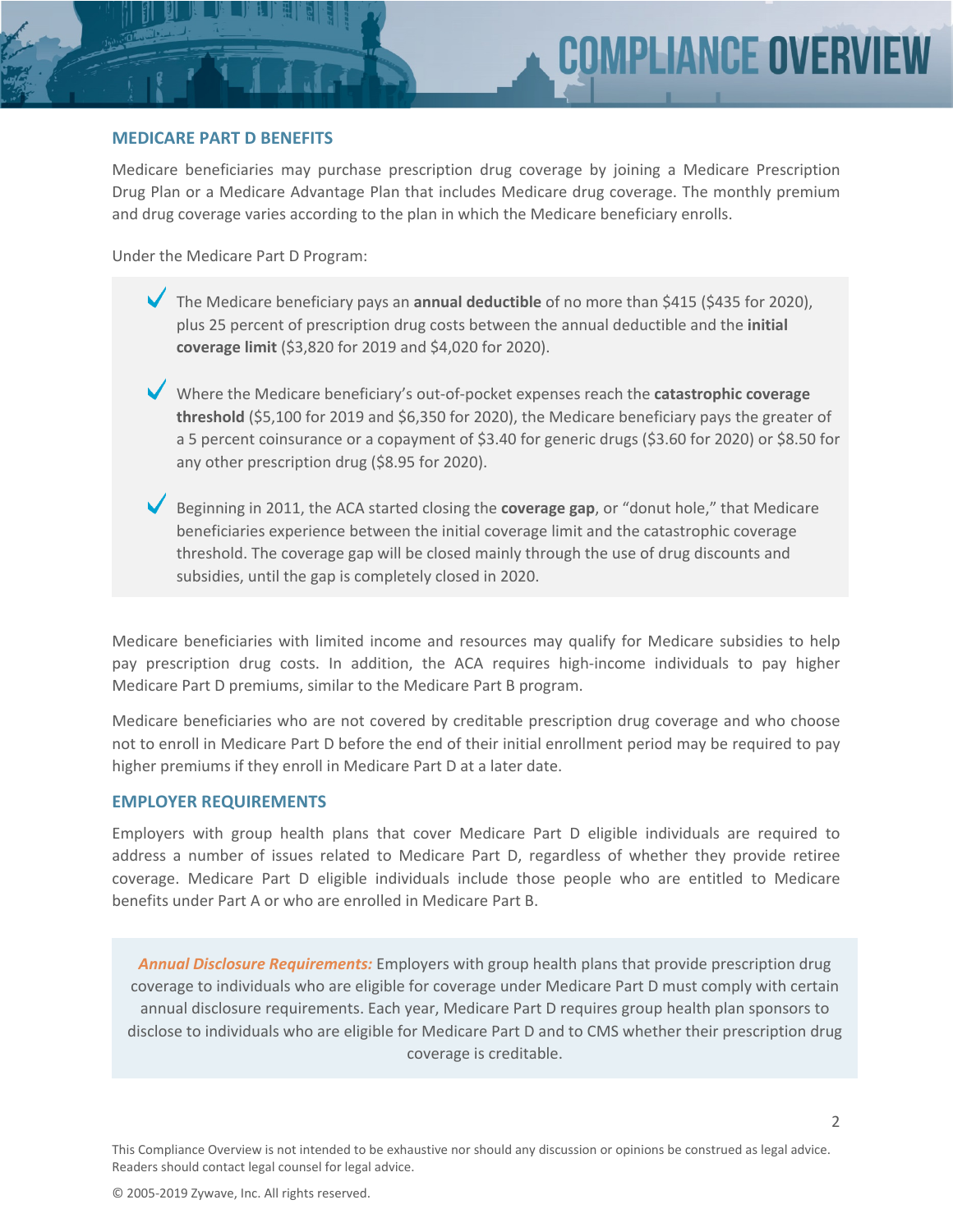Also, plan sponsors should expect to receive requests for information from their enrollees regarding Part D plan coordination, since Part D plans are required to coordinate benefits with other health plans that provide prescription drug coverage to Medicare-eligible individuals.

**MPLIANCE OVER** 

#### *Disclosures to Individuals*

Employers that offer prescription drug coverage to active or retired employees who are eligible for Medicare, or their spouses/dependents, must notify each Part D eligible individual who is enrolled in or seeks to enroll in this coverage whether the coverage qualifies as creditable coverage under the Part D rules. If the coverage is not creditable, the notice must explain that there are limits on when the individual may enroll in a Part D plan during a year, and that he or she may be subject to a lifetime late enrollment penalty under Part D.

Coverage is creditable if the actuarial value of the coverage equals or exceeds the actuarial value of standard prescription drug coverage under Medicare Part D. In general, the actuarial equivalence test measures whether the expected amount of paid claims under the plan sponsor's prescription drug coverage is at least as much as the expected amount of paid claims under the standard Part D benefit. Plans with multiple benefit options must apply the actuarial value test for each benefit option. The determination of creditable coverage does not require an attestation by a qualified actuary, unless the plan sponsor is electing the Retiree Drug Subsidy.

At a minimum, creditable coverage disclosure notices must be provided to individuals at the following times:

| Prior to the Medicare Part D annual coordinated election period—beginning<br>Oct. 15 through Dec. 7 of each year |
|------------------------------------------------------------------------------------------------------------------|
| Prior to an individual's initial enrollment period for Part D                                                    |
| Prior to the effective date of coverage for any Medicare-eligible individual<br>who joins the plan               |
| Whenever prescription drug coverage ends or changes so that it is no longer<br>creditable or becomes creditable  |
| Upon a beneficiary's request                                                                                     |

If the creditable coverage disclosure notice is provided to all plan participants annually, before Oct. 15 of each year, items (1) and (2) above will be satisfied. "Prior to," as used above, means the individual must have been provided with the notice within the past 12 months. In addition to providing the notice each year before Oct. 15, plan sponsors should consider including the notice in plan enrollment materials provided to new hires.

CMS has provided model disclosure notices for plan sponsors to use when disclosing their creditable coverage status to Medicare beneficiaries. The model disclosure notices are available on CMS' [website.](http://www.cms.gov/Medicare/Prescription-Drug-Coverage/CreditableCoverage/Model-Notice-Letters.html)

This Compliance Overview is not intended to be exhaustive nor should any discussion or opinions be construed as legal advice. Readers should contact legal counsel for legal advice.

© 2005-2019 Zywave, Inc. All rights reserved.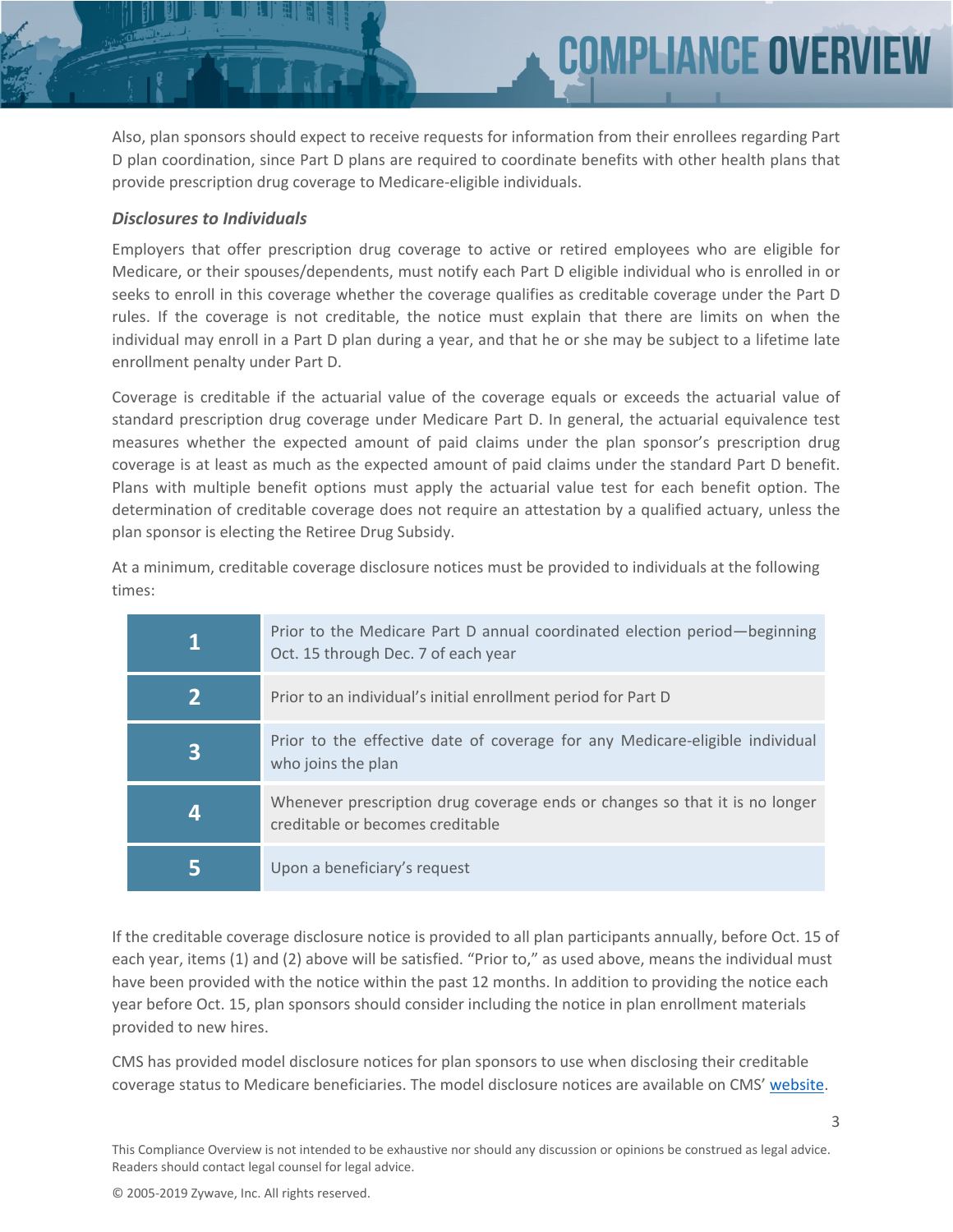#### *Disclosure to CMS*

Group health plan sponsors are required to disclose to CMS whether their prescription drug coverage is creditable or non-creditable. This disclosure is required regardless of whether the health plan's coverage is primary or secondary to Medicare.



If an employer's group health plan does not offer prescription drug benefits to any Medicare Part D eligible individuals as of the beginning of the plan year, the group health plan is not required to submit the online disclosure form to CMS for that plan year.

Also, a plan sponsor who has been approved for the Retiree Drug Subsidy is exempt from filing the CMS disclosure notice with respect to those qualified covered retirees for whom the sponsor is claiming the Retiree Drug Subsidy.

The disclosure must be made to CMS on an annual basis and whenever any change occurs that affects whether the coverage is creditable. More specifically, the Medicare Part D disclosure notice must be provided within the following time frames:

- Within 60 days after the beginning date of the plan year for which the entity is providing the disclosure to CMS;
- Within 30 days after the termination of a plan's prescription drug coverage; and
- Within 30 days after any change in the plan's creditable coverage status.

Plan sponsors are required to use the online disclosure form on the CMS Creditable Coverage [webpage.](http://www.cms.gov/Medicare/Prescription-Drug-Coverage/CreditableCoverage/index.html?redirect=/CreditableCoverage) This is the sole method for compliance with the disclosure requirement, unless the entity does not have Internet access.

The disclosure form lists the required data fields that must be completed in order to generate the disclosure notice to CMS, such as types of coverage, number of options offered, creditable coverage status, period covered by the disclosure notice, number of Part D-eligible individuals covered, date the creditable coverage disclosure notice is provided to Part D-eligible individuals, and change in creditable coverage status.

CMS has also provided [instructions](http://www.cms.gov/Medicare/Prescription-Drug-Coverage/CreditableCoverage/Downloads/CredCovDisclosureCMSInstructionsScreenShots110410.pdf) for detailed descriptions of these data fields and guidance on how to complete the form.

#### **RETIREE DRUG SUBSIDY**

The Medicare Part D program includes an employer subsidy designed to encourage employers to provide prescription drug coverage to Medicare-eligible retirees even though Medicare Part D is available. The Retiree Drug Subsidy (RDS) is available to certain employers that sponsor group health plans covering retirees who are entitled to enroll in Part D but elect not to do so. To participate in the RDS program, eligible employers must submit an application to CMS prior to the beginning of the plan year.